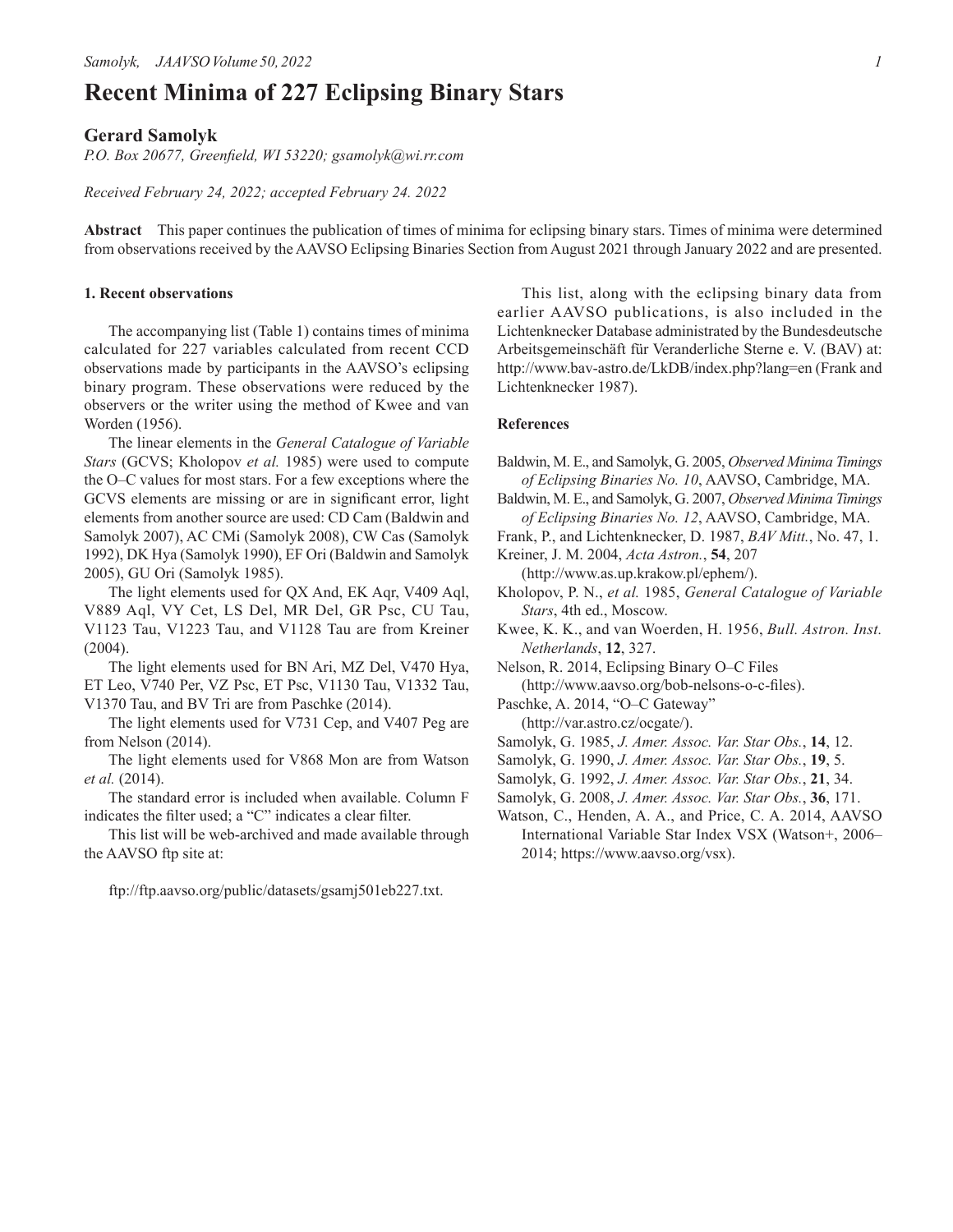Table 1. Recent times of minima of stars in the AAVSO eclipsing binary program.

| Star                 | JD (min)                 | Cycle          | $O-C$                      | F   | <i>Observer</i>         | Standard              | <b>Star</b>      | JD (min)                 | Cycle            | $O-C$                      | F | <i>Observer</i>                             | Standard              |
|----------------------|--------------------------|----------------|----------------------------|-----|-------------------------|-----------------------|------------------|--------------------------|------------------|----------------------------|---|---------------------------------------------|-----------------------|
|                      | Hel.                     |                | $\frac{day}{)}$            |     |                         | Error                 |                  | Hel.                     |                  | (day)                      |   |                                             | Error                 |
|                      | $2400000+$               |                |                            |     |                         | $\langle day \rangle$ |                  | $2400000+$               |                  |                            |   |                                             | $\langle day \rangle$ |
|                      |                          |                |                            |     |                         |                       |                  |                          |                  |                            |   |                                             |                       |
| RT And<br>RT And     | 59549.3845<br>59574.5428 | 29268<br>29308 | $-0.0135$ V<br>$-0.0124$ V |     | T. Arranz<br>G. Samolyk | 0.0001<br>0.0001      | RY Aur<br>TT Aur | 59506.7464<br>59531.7197 | 7785<br>28730    | $0.0145$ V                 |   | G. Samolyk 0.0002<br>$-0.0132$ TG G. Conrad | 0.0009                |
| TW And               | 59514.6492               | 4971           | $-0.0708$ V                |     | G. Samolyk              | 0.0001                | AP Aur           | 59504.9319               | 29965            | 1.8738 V                   |   | G. Samolyk                                  | 0.0002                |
| UU And               | 59521.6829               | 12024          | 0.1198 V                   |     | G. Samolyk              | 0.0002                | CL Aur           | 59519.6997               | 21338            | $0.1880$ V                 |   | G. Samolyk                                  | 0.0001                |
| UU And               | 59548.4368               | 12042          | $0.1204$ V                 |     | T. Arranz               | 0.0001                | EM Aur           | 59488.8833               | 15641            | $-1.1415$ V                |   | G. Samolyk $0.0005$                         |                       |
| WZ And               | 59514.6149               | 26798          | $0.0925$ V                 |     | G. Samolyk              | 0.0002                | <b>EM</b> Aur    | 59606.4032               | 15705.5          | $-1.1395$ V                |   | T. Arranz                                   | 0.0003                |
| WZ And               | 59588.3538               | 26904          | $0.0917$ V                 |     | T. Arranz               | 0.0002                | EP Aur           | 59528.7836               | 56208            | $0.0239$ V                 |   | G. Samolyk $0.0002$                         |                       |
| XZ And               | 59441.7172               | 26129          | $0.2089$ V                 |     | L. Hazel                | 0.0003                | EP Aur           | 59547.6907               | 56240            |                            |   | 0.0188 TG G. Conrad                         | 0.0009                |
| XZ And               | 59592.3772               | 26240          | 0.2110                     | V   | T. Arranz               | 0.0001                | EP Aur           | 59582.5636               | 56299            | 0.0222                     | V | G. Samolyk                                  | 0.0003                |
| AB And               | 59464.7779               | 70370          | $-0.0520$ V                |     | K. Menzies              | 0.0001                | HP Aur           | 59522.8516               | 11784            | $0.0734$ V                 |   | K. Menzies                                  | 0.0001                |
| AB And               | 59500.2891               | 70477          | $-0.0532$                  | - V | T. Arranz               | 0.0002                | VW Boo           | 59367.6864               | 82362            | $-0.3160$ V                |   | L. Hazel                                    | 0.0005                |
| AB And               | 59500.4551               |                | $70477.5 -0.0532$ V        |     | T. Arranz               | 0.0001                | VW Boo           | 59611.9280               | 83075.5          | $-0.3235$ V                |   | K. Menzies                                  | 0.0005                |
| AB And               | 59504.4372               |                | $70489.5 -0.0538$ V        |     | L. Corp                 | 0.0003                | Y Cam            | 59546.7630               | 5017             | 0.5178 V                   |   | G. Samolyk                                  | 0.0003                |
| AB And               | 59511.5742               | 70511          | $-0.0525$ V                |     | G. Samolyk              | 0.0001                | SV Cam           | 59589.6908               | 28656            | 0.0631                     |   | TG G. Conrad                                | 0.0003                |
| AB And               | 59511.7384               |                | $70511.5 -0.0542$ V        |     | G. Samolyk              | 0.0001                | AO Cam           | 59542.6654               |                  | $21347.5 -0.0292$ V        |   | L. Hazel                                    | 0.0006                |
| AB And               | 59514.3941               |                | $70519.5 -0.0537$ V        |     | X. Miret                | 0.0002                | AO Cam           | 59609.3031               |                  | 21549.5 -0.0317 V          |   | T. Arranz                                   | 0.0002                |
| AB And               | 59528.3338               | 70561.5        | $-0.0534$ V                |     | T. Arranz               | 0.0001                | CD Cam           | 59518.8291               | 8841             | $-0.0226$ V                |   | G. Samolyk 0.0006                           |                       |
| AB And               | 59528.5017               | 70562          | $-0.0515$ V                |     | T. Arranz               | 0.0001                | CD Cam           | 59526.8504               | 8851.5           | $-0.0252$ V                |   | G. Samolyk                                  | 0.0005                |
| AB And               | 59534.4753               | 70580          | $-0.0519$ V                |     | K. Menzies              | 0.0002                | TZ CMa           | 59540.8494               | 16959            | $-0.2343$ V                |   | G. Samolyk $0.0002$                         |                       |
| AD And               | 59440.7955               | 20724.5        | $-0.0710$ V                |     | G. Samolyk              | 0.0002                | XZ CMi           | 59523.9201               | 29508            | $0.0077$ V                 |   | G. Samolyk 0.0001                           |                       |
| AD And               | 59580.3403               | 20866          | $-0.0729$                  | - V | T. Arranz               | 0.0002                | AC CMi           | 59540.8865               | 8720             | $0.0066$ V                 |   | G. Samolyk 0.0002                           |                       |
| BD And               | 59444.8488               | 52889          | $0.0091$ V                 |     | G. Samolyk $0.0002$     |                       | AK CMi           | 59565.8683               | 29094            | $-0.0256$ V                |   | G. Samolyk $0.0001$                         |                       |
| <b>BD</b> And        | 59504.5645               | 53018          | $0.0104$ V                 |     | G. Samolyk              | 0.0001                | RW Cap           | 59459.6860               | 4951             | $-0.8461$ V                |   | G. Samolyk 0.0002                           |                       |
| BD And               | 59532.3399               | 53078          | 0.0116                     | - V | T. Arranz               | 0.0001                | RW Cap           | 59500.3931               | 4963             | $-0.8484$ V                |   | T. Arranz                                   | 0.0003                |
| BX And               | 59459.8434               | 37585          | $-0.1194$ V                |     | G. Samolyk              | 0.0001                | TY Cap           | 59476.4414               | 10315            | $0.1047$ V                 |   | T. Arranz                                   | 0.0003                |
| BX And               | 59555.6304               | 37742          | $-0.1205$                  | - V | G. Samolyk              | 0.0002                | RZ Cas           | 59449.7628               | 13595            | 0.0735 V                   |   | G. Samolyk                                  | 0.0002                |
| BX And               | 59598.3375               | 37812          | $-0.1214$ V                |     | T. Arranz               | 0.0001                | RZ Cas           | 59473.6673               | 13615            |                            |   | 0.0731 TG G. Conrad                         | 0.0004                |
| CN And               | 59504.4451               | 38737          | $-0.1767$ V                |     | L. Corp                 | 0.0004                | RZ Cas           | 59473.6674               | 13615            | $0.0732 \text{ V}$         |   | G. Samolyk                                  | 0.0002                |
| DS And               | 59428.8056               | 23044          | 0.0048                     | - V | G. Samolyk              | 0.0002                | TW Cas           | 59565.3713               | 12292            | 0.0254 V                   |   | T. Arranz                                   | 0.0001                |
| DS And               | 59519.7528               | 23134          | $0.0053$ V                 |     | G. Samolyk              | 0.0001                | ZZ Cas           | 59465.7816 20931         |                  | $0.0230 \text{ V}$         |   | K. Menzies                                  | 0.0002                |
| DS And               | 59578.3636               | 23192          | 0.0060                     | - V | T. Arranz               | 0.0002                | AB Cas           | 59465.6512               | 12255            | $0.1501$ V                 |   | G. Samolyk $0.0001$                         |                       |
| EP And               | 59591.3246 41951         |                | $0.0868$ V                 |     | T. Arranz               | 0.0001                | AB Cas           | 59473.8530 12261         |                  | $0.1506$ V                 |   | L. Hazel                                    | 0.0003                |
| QR And               | 59559.3518               | 35975          | 0.1822                     | - V | T. Arranz               | 0.0004                | AB Cas           | 59502.5569 12282         |                  | $0.1502 \text{ V}$         |   | G. Samolyk                                  | 0.0001                |
| QX And               | 59428.8492               | 16810.5        | 0.0078                     | - V | G. Samolyk              | 0.0005                | AX Cas           | 59561.2840               | 51526            | $-0.1318$ V                |   | T. Arranz                                   | 0.0002                |
| QX And               | 59519.7354               | 17031          | $0.0101$ V                 |     | G. Samolyk              | 0.0004                | BZ Cas           | 59548.4085               | 14132            | 0.3597 V                   |   | T. Arranz                                   | 0.0001                |
| QX And<br>RY Aqr     | 59594.3383<br>59457.7376 | 17212<br>9475  | 0.0098<br>$-0.1545$ V      | - V | T. Arranz<br>L. Hazel   | 0.0003<br>0.0006      | CW Cas<br>CW Cas | 59433.7471<br>59476.6316 | 55828.5<br>55963 | $-0.1423$ V<br>$-0.1450$ V |   | K. Menzies<br>G. Samolyk                    | 0.0001<br>0.0002      |
| RY Aqr               | 59459.7004               | 9476           |                            |     |                         | 0.0003                | CW Cas           |                          | 56072.5          | $-0.1451$ V                |   | G. Samolyk                                  |                       |
| RY Agr               | 59477.3994               | 9485           | $-0.1584$ V<br>$-0.1587$ V |     | L. Hazel<br>T. Arranz   | 0.0001                | CW Cas           | 59511.5471<br>59511.7058 | 56073            | $-0.1459$ V                |   | G. Samolyk $0.0002$                         | 0.0001                |
| CX Aqr               | 59464.7315               | 41388          | $0.0197$ V                 |     | G. Samolyk              | 0.0001                | CW Cas           | 59537.3746               |                  | $56153.5 -0.1456$ V        |   | T. Arranz                                   | 0.0001                |
| CX Aqr               | 59496.4223               | 41445          | $0.0192$ V                 |     | T. Arranz               | 0.0001                | DZ Cas           | 59465.8063               | 39536            | $-0.2240$ V                |   | G. Samolyk                                  | 0.0003                |
| CX Aqr               | 59545.3489               | 41533          | $0.0191$ V                 |     | T. Arranz               | 0.0001                | DZ Cas           | 59595.3139               | 39701            | $-0.2235$ V                |   | T. Arranz                                   | 0.0003                |
| CZ Aqr               | 59506.6197 18702         |                | $-0.0746$ V                |     | G. Samolyk              | 0.0002                | GR Cas           | 59527.6586               | 3519             | $-0.0010$ V                |   | L. Hazel                                    | 0.0006                |
| CZ Aqr               | 59546.3061               | 18748          | $-0.0749$ V                |     | T. Arranz               | 0.0001                | IR Cas           | 59439.7463               | 25086            | $0.0184$ V                 |   | L. Hazel                                    | 0.0003                |
| EK Aqr               | 59488.7257               | 22799.5        | $0.0466$ V                 |     | G. Samolyk              | 0.0006                | IR Cas           | 59473.7810               | 25136            | 0.0188 V                   |   | L. Hazel                                    | 0.0006                |
| XZ Aql               | 59498.4052               | 8225           | $0.1805$ V                 |     | T. Arranz               | 0.0001                | IR Cas           | 59534.3618               | 25225            | 0.0186 V                   |   | T. Arranz                                   | 0.0003                |
| XZ Aql               | 59515.5176               | 8233           | 0.1794 V                   |     | L. Hazel                | 0.0006                | IS Cas           | 59505.6551               | 16687            | $0.0747$ V                 |   | G. Samolyk 0.0001                           |                       |
| FK Aql               | 59459.5895               | 2647           | $-0.0640$ V                |     | L. Hazel                | 0.0006                | IT Cas           | 59518.6707               | 7893             | $0.0730 \text{ V}$         |   | G. Samolyk                                  | 0.0002                |
| KP Aql               | 59476.6044               | 5666           | $-0.0262$ V                |     | G. Samolyk              | 0.0002                | IT Cas           | 59530.3610               | 7896             | $0.0734$ V                 |   | T. Arranz                                   | 0.0001                |
| OO Aql               | 59435.4661               | 41086.5        | 0.0790 V                   |     | L. Corp                 | 0.0001                | <b>KR</b> Cas    | 59598.3324               | 9086             | $-0.1665$ V                |   | T. Arranz                                   | 0.0002                |
| OO Aql               | 59443.5748               | 41102.5        | $0.0791$ V                 |     | T. Arranz               | 0.0001                | MM Cas           | 59474.6217               | 20780            | 0.1321 V                   |   | L. Hazel                                    | 0.0006                |
| OO Aql               | 59486.6510               | 41187.5        | 0.0783 V                   |     | G. Samolyk              | 0.0002                | MM Cas           | 59518.6405               | 20818            | 0.1290 V                   |   | G. Samolyk                                  | 0.0003                |
| V337 Aql             | 59433.4105               | 2669           | $-0.0389$ V                |     | T. Arranz               | 0.0008                | MM Cas           | 59531.3829               | 20829            | 0.1283 V                   |   | T. Arranz                                   | 0.0001                |
| V346 Aql             | 59436.5199               | 15834          | $-0.0158$ V                |     | T. Arranz               | 0.0001                | MT Cas           | 59515.7360               |                  | $10389.5 -0.0097$ V        |   | L. Hazel                                    | 0.0006                |
| V <sub>409</sub> Aql | 59437.4178               | 3385           | $-0.0149$ V                |     | T. Arranz               | 0.0002                | MW Cas           | 59515.7673               |                  | 62752.5 -0.0010 V          |   | L. Hazel                                    | 0.0006                |
| V417 Aql             | 59076.6961               | 43391          | $0.0333 \text{ C}$         |     | G. Frey                 | 0.0002                | OR Cas           | 59482.7776               | 12260            | $-0.0357$ V                |   | L. Hazel                                    | 0.0006                |
| V889 Aql             | 59453.5492               |                | $624.5 -1.6086$ V          |     | T. Arranz               | 0.0004                | OR Cas           | 59536.3429               | 12303            | $-0.0359$ V                |   | T. Arranz                                   | 0.0001                |
| RX Ari               | 59465.8103               | 20461          | $0.0630 \, \text{V}$       |     | K. Menzies              | 0.0009                | OX Cas           | 59466.8205               | 7310             | 0.0898 V                   |   | L. Hazel                                    | 0.0006                |
| RX Ari               | 59528.6157               | 20522          | $0.0612$ V                 |     | G. Samolyk              | 0.0001                | OX Cas           | 59476.7749               | 7314             | $0.0869$ V                 |   | G. Samolyk $0.0005$                         |                       |
| RX Ari               | 59588.3328               | 20580          | $0.0600 \, \text{V}$       |     | T. Arranz               | 0.0003                | PV Cas           | 59473.7902               | 10995            | $-0.0303$ V                |   | G. Samolyk 0.0003                           |                       |
| SS Ari               | 59464.8502               | 50338          | $-0.4506$ V                |     | K. Menzies              | 0.0003                | V364 Cas         | 59525.4024               | 16326            | $-0.0238$ V                |   | T. Arranz                                   | 0.0002                |
| SS Ari               | 59464.8514               | 50338          | $-0.4494$ V                |     | G. Samolyk              | 0.0002                | V375 Cas         | 59523.6055               | 16887            | 0.3097 V                   |   | G. Samolyk 0.0004                           |                       |
| SS Ari               | 59568.3754               | 50593          | $-0.4538$ V                |     | T. Arranz               | 0.0001                | V375 Cas         | 59566.3382               | 16916            | 0.3142 V                   |   | T. Arranz                                   | 0.0002                |
| SS Ari               | 59582.5851               | 50628          | $-0.4539$ V                |     | G. Samolyk $0.0001$     |                       | V380 Cas         | 59457.8130               | 24912            | $-0.0770$ V                |   | G. Samolyk 0.0002                           |                       |
| BN Ari               | 59594.3508               | 26952          | $-0.0482$ V                |     | T. Arranz               | 0.0001                | U Cep            | 59442.7914               | 5977             | 0.2434 V                   |   | G. Samolyk 0.0003                           |                       |
| RY Aur               | 59209.6818               | 7676           | $0.0175$ V                 |     | G. Samolyk 0.0002       |                       | U Cep            | 59502.6236               | 6001             | $0.2425$ V                 |   | G. Samolyk 0.0006                           |                       |

*Table continued on following pages*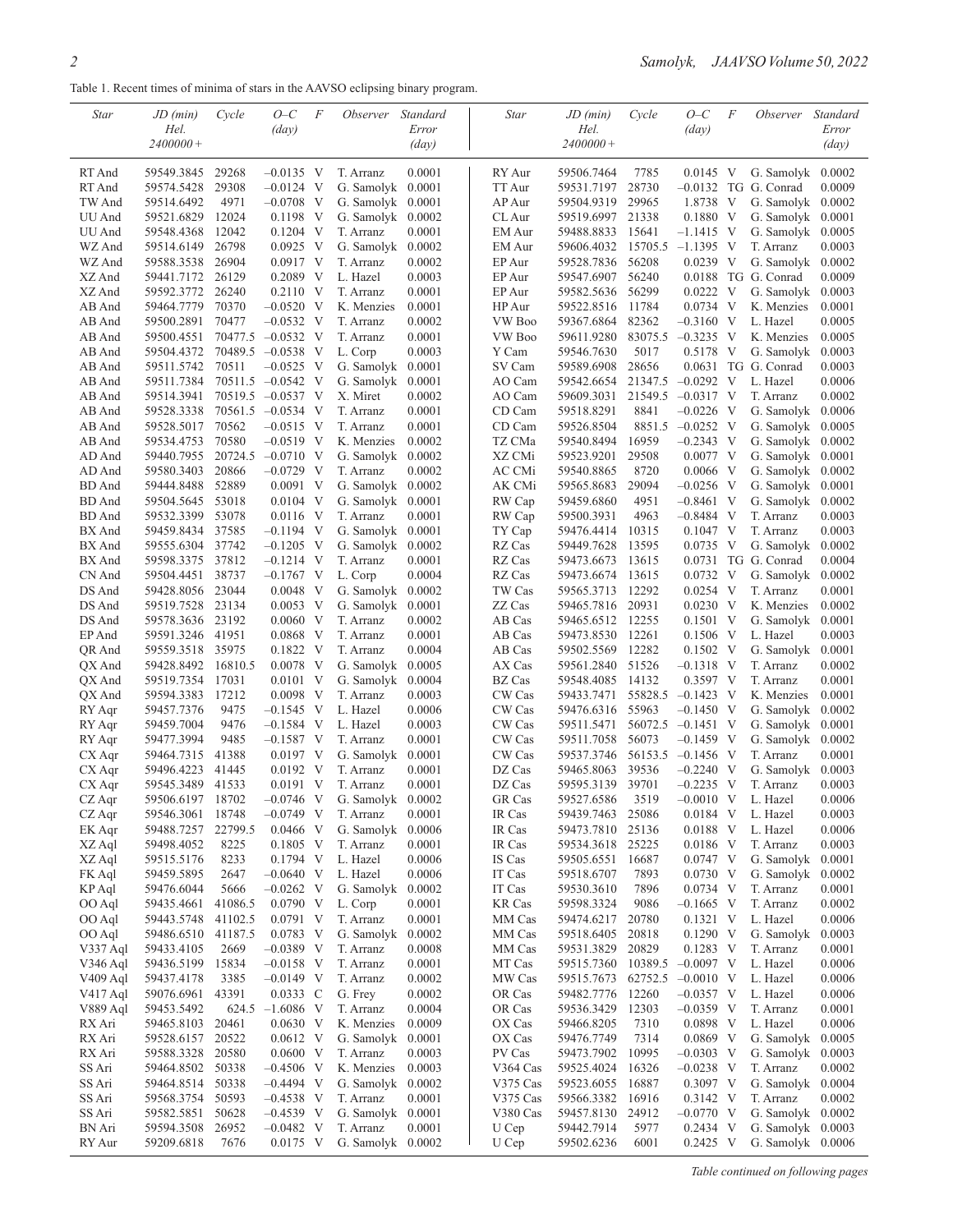Table 1. Recent times of minima of stars in the AAVSO eclipsing binary program (cont.).

| Star          | JD (min)         | Cycle          | $O-C$                | F   | <i>Observer</i>   | <i>Standard</i>  | Star           | JD (min)                 | Cycle        | $O-C$                | F | <i>Observer</i>         | Standard        |
|---------------|------------------|----------------|----------------------|-----|-------------------|------------------|----------------|--------------------------|--------------|----------------------|---|-------------------------|-----------------|
|               | Hel.             |                | $\frac{day}{)}$      |     |                   | Error            |                | Hel.                     |              | $\frac{day}{)}$      |   |                         | Error           |
|               | $2400000+$       |                |                      |     |                   | $\frac{day}{)}$  |                | $2400000+$               |              |                      |   |                         | $\frac{day}{)}$ |
|               |                  |                |                      |     |                   |                  |                |                          |              |                      |   |                         |                 |
| U Cep         | 59507.6141       | 6003           | $0.2469$ V           |     | L. Hazel          | 0.0003           |                | V1034 Cyg 59453.5018     | 16905        | $0.0242 \, V$        |   | T. Arranz               | 0.0001          |
| SU Cep        | 59465.4837       | 36765<br>36807 | $0.0073$ V           |     | T. Arranz         | 0.0002<br>0.0001 | W Del<br>W Del | 59486.6603<br>59491.4664 | 3362<br>3363 | $0.0026$ V           |   | G. Samolyk<br>T. Arranz | 0.0001          |
| SU Cep        | 59503.3416       |                | 0.0063               | V   | T. Arranz         |                  |                |                          |              | $0.0026$ V           |   |                         | 0.0001          |
| SU Cep        | 59519.5678       | 36825          | $0.0073$ V           |     | G. Samolyk        | 0.0001           | TT Del         | 59441.4426               | 4949         | $-0.1443$ V          |   | T. Arranz               | 0.0001          |
| WZ Cep        | 59504.5641       | 75373          | $-0.2322$            | V   | G. Samolyk        | 0.0003           | TT Del         | 59487.3816               | 4965         | $-0.1432$ V          |   | T. Arranz               | 0.0001          |
| XX Cep        | 59506.5641       | 6275           | 0.0375 V             |     | G. Samolyk        | 0.0002           | TY Del         | 59474.5061               | 13865        | $0.0868$ V           |   | T. Arranz               | 0.0001          |
| XX Cep        | 59548.6348       | 6293           | $0.0363$ V           |     | K. Menzies        | 0.0002           | TY Del         | 59492.3733               | 13880        | 0.0871 V             |   | T. Arranz               | 0.0002          |
| XX Cep        | 59567.3361       | 6301           | 0.0390               | - V | T. Arranz         | 0.0001           | YY Del         | 59434.4301               | 20773        | 0.0138 V             |   | T. Arranz               | 0.0001          |
| DK Cep        | 59466.6921       | 26246          | $0.0297$ V           |     | L. Hazel          | 0.0006           | YY Del         | 59488.3607               | 20841        | $0.0142 \, V$        |   | T. Arranz               | 0.0001          |
| DK Cep        | 59473.5912       | 26253          | 0.0275               | V   | G. Samolyk        | 0.0001           | FZ Del         | 59449.4633               | 35910        | $-0.0302$ V          |   | T. Arranz               | 0.0001          |
| DK Cep        | 59485.4223       | 26265          | $0.0277$ V           |     | T. Arranz         | 0.0001           | LS Del         | 59440.4447               | 19074.5      | $-0.0121$ V          |   | L. Corp                 | 0.0005          |
| DK Cep        | 59486.4077       | 26266          | $0.0272 \text{ V}$   |     | T. Arranz         | 0.0001           | MR Del         | 59454.4284               | 13330        | $-0.0133$ V          |   | L. Corp                 | 0.0005          |
| DL Cep        | 59540.3380       | 15697          | $0.0697$ V           |     | T. Arranz         | 0.0002           | MZ Del         | 59440.3930               | 14923        | $-0.0526$ V          |   | L. Corp                 | 0.0006          |
| DL Cep        | 59548.4914       | 15702          | $0.0707$ V           |     | K. Menzies        | 0.0003           | UZ Dra         | 59445.4848               | 5481         | $0.0033$ V           |   | T. Arranz               | 0.0001          |
| EG Cep        | 59477.6667       | 31000          | 0.0075               | V   | K. Menzies        | 0.0003           | S Equ          | 59464.6371               | 4909         | $0.0940 \, \text{V}$ |   | L. Hazel                | 0.0003          |
| GI Cep        | 59466.6243       | 1756           | $0.0076$ V           |     | L. Hazel          | 0.0006           | S Equ          | 59488.6890               | 4916         | 0.0932 V             |   | G. Samolyk              | 0.0001          |
| GW Cep        | 59439.8107       | 66037.5        | $0.0428$ V           |     | L. Hazel          | 0.0006           | TZ Eri         | 59609.4613               | 6598         | 0.3795 V             |   | T. Arranz               | 0.0001          |
| NW Cep        | 59469.5572       | 655            | $-0.0108$            | V   | T. Arranz         | 0.0001           | YY Eri         | 59488.8599               | 55699.5      | 0.1725 V             |   | G. Samolyk              | 0.0002          |
| V731 Cep      | 59600.3247       | 594            | $-0.3903$ V          |     | T. Arranz         | 0.0001           | YY Eri         | 59607.3294               | 56068        | 0.1714 V             |   | T. Arranz               | 0.0001          |
| SS Cet        | 59560.6898       | 5753           | $0.0769$ V           |     | G. Samolyk        | 0.0001           | SX Gem         | 59542.7155               | 29638        | $-0.0550$ V          |   | L. Hazel                | 0.0006          |
| SS Cet        | 59596.3781       | 5765           | 0.0775 V             |     | T. Arranz         | 0.0001           | WW Gem         | 59486.8877               | 27066        | 0.0382 V             |   | G. Samolyk $0.0003$     |                 |
| TT Cet        | 59519.7272       | 55507          | $-0.0902$ V          |     | G. Samolyk        | 0.0001           | AF Gem         | 59582.8630               | 26072        | $-0.0692$ V          |   | G. Samolyk $0.0001$     |                 |
| TT Cet        | 59567.3506       | 55605          | $-0.0906$ V          |     | T. Arranz         | 0.0001           | AL Gem         | 59521.8939               | 23860        | $0.1106$ V           |   | G. Samolyk              | 0.0001          |
| TW Cet        | 59540.6956       | 54181          | $-0.0352$ V          |     | G. Samolyk        | 0.0003           | AZ Gem         | 59306.3240               | 33101        | $0.0965$ R           |   | J. Coliac               | 0.0004          |
| TW Cet        | 59559.3896       | 54240          | $-0.0355$            | - V | T. Arranz         | 0.0001           | AZ Gem         | 59306.3241               | 33101        | 0.0966 B             |   | J. Coliac               | 0.0011          |
| TX Cet        | 59606.3509       | 22304          | 0.0157 V             |     | T. Arranz         | 0.0002           | AZ Gem         | 59306.3247               | 33101        | 0.0972 V             |   | J. Coliac               | 0.0006          |
| VY Cet        | 59600.2931       | 20833          | $-0.0128$ V          |     | T. Arranz         | 0.0001           | AZ Gem         | 59306.3254 33101         |              | $0.0979$ I           |   | J. Coliac               | 0.0006          |
| SW Cyg        | 59437.4081       | 3842           | $-0.3905$            | V   | T. Arranz         | 0.0003           | AZ Gem         | 59307.3297               | 33102        | $0.0960$ V           |   | J. Coliac               | 0.0011          |
| SW Cyg        | 59446.5556       | 3844           | $-0.3892$ V          |     | T. Arranz         | 0.0003           | AZ Gem         | 59307.3304 33102         |              | $0.0967$ B           |   | J. Coliac               | 0.0004          |
| SW Cyg        | 59455.7043       | 3846           | $-0.3868$            | V   | L. Hazel          | 0.0003           | AZ Gem         | 59307.3307 33102         |              | 0.0970 R             |   | J. Coliac               | 0.0004          |
| UW Cyg        | 59432.5303       | 4562           | $0.0341$ V           |     | T. Arranz         | 0.0001           | AZ Gem         | 59307.3315               | 33102        | 0.0978 I             |   | J. Coliac               | 0.0007          |
| UW Cyg        | 59439.4312       | 4564           | $0.0335$ V           |     | T. Arranz         | 0.0001           | RX Her         | 59443.4690               | 14772        | $-0.0005$ V          |   | T. Arranz               | 0.0003          |
| WW Cyg        | 59428.6767       | 5742           | 0.1611               | V   | G. Samolyk        | 0.0001           | SZ Her         | 59439.4732               | 21483        | $-0.0373$ V          |   | T. Arranz               | 0.0001          |
| WW Cyg        | 59468.4900       | 5754           | $0.1612$ V           |     | T. Arranz         | 0.0001           | WY Hya         | 59574.9067               | 26541.5      | $0.0447$ V           |   | G. Samolyk $0.0001$     |                 |
| WW Cyg        | 59488.3969       | 5760           | $0.1615$ V           |     | T. Arranz         | 0.0001           | DK Hya         | 59574.9285               | 32057        | $-0.0014$ V          |   | G. Samolyk              | 0.0002          |
| WW Cyg        | 59511.6196       | 5767           | 0.1598               | - V | L. Hazel          | 0.0006           | FG Hya         | 59595.4730               | 44618.5      | $-0.1754$ V          |   | L. Corp                 | 0.0006          |
| ZZ Cyg        | 59436.4497       | 22965          | $-0.0838$ V          |     | T. Arranz         | 0.0001           | V470 Hya       | 59574.9448               | 17383.5      | $0.0053$ V           |   | G. Samolyk              | 0.0008          |
| ZZ Cyg        | 59449.6506       | 22986          | $-0.0839$            | V   | G. Samolyk        | 0.0001           | SW Lac         | 59435.4179               | 44151        | $-0.0783$ V          |   | L. Corp                 | 0.0001          |
| ZZ Cyg        | 59497.4259       | 23062          | $-0.0834$ V          |     | T. Arranz         | 0.0001           | SW Lac         | 59496.3535               | 44341        | $-0.0796$ V          |   | T. Arranz               | 0.0001          |
| AE Cyg        | 59489.4188       | 15377          | $-0.0015$            | - V | T. Arranz         | 0.0001           | SW Lac         | 59496.5137               | 44341.5      | $-0.0798$ V          |   | T. Arranz               | 0.0001          |
| BO Cyg        | 59451.6556       | 13099          | $0.0698$ V           |     | L. Hazel          | 0.0006           | SW Lac         | 59543.4981               | 44488        | $-0.0810$ V          |   | K. Menzies              | 0.0002          |
| CG Cyg        | 59457.6203       | 31740          | $0.0829$ V           |     | G. Samolyk        | 0.0001           | VX Lac         | 59469.8162               | 13226        | 0.0899 V             |   | K. Menzies              | 0.0001          |
| CG Cyg        | 59474.6617 31767 |                | $0.0835$ V           |     | G. Samolyk 0.0001 |                  | VX Lac         | 59494.5295               | 13249        | 0.0898 V             |   | T. Arranz               | 0.0001          |
| DK Cyg        | 59464.6243       | 45603          | $0.1393$ V           |     | G. Samolyk        | 0.0001           | VX Lac         | 59523.5406               | 13276        | $0.0896$ V           |   | G. Samolyk 0.0001       |                 |
| DK Cyg        | 59468.3904       | 45611          | $0.1399$ V           |     | T. Arranz         | 0.0001           | AW Lac         | 59459.6624 28731         |              | 0.2228 V             |   | G. Samolyk $0.0003$     |                 |
| DK Cyg        | 59501.3377       | 45681          | 0.1389 V             |     | T. Arranz         | 0.0001           | AW Lac         | 59498.5189               | 28765        | 0.2224 V             |   | T. Arranz               | 0.0001          |
| DL Cyg        | 59501.4261       | 3191           | $0.1561$ V           |     | T. Arranz         | 0.0009           | CM Lac         | 59529.3396               | 20255        | $-0.0048$ V          |   | T. Arranz               | 0.0001          |
| DL Cyg        | 59530.4042       | 3197           | $0.1518$ V           |     | T. Arranz         | 0.0005           | CO Lac         | 59444.6426               | 20691.5      | $-0.0167$ V          |   | G. Samolyk 0.0001       |                 |
| DO Cyg        | 59451.6061       | 8751           | $-0.0605$ V          |     | L. Hazel          | 0.0006           | CO Lac         | 59477.8297 20713         |              | $0.0130 \, \text{V}$ |   | K. Menzies              | 0.0002          |
| KV Cyg        | 59442.5470       | 10558          | $0.0636$ V           |     | T. Arranz         | 0.0001           | CO Lac         | 59499.4198               | 20727        | $0.0121$ V           |   | T. Arranz               | 0.0002          |
| KV Cyg        | 59479.4534       | 10571          | $0.0631$ V           |     | T. Arranz         | 0.0003           | DG Lac         | 59511.3581               | 6799         | $-0.2536$ V          |   | T. Arranz               | 0.0001          |
| V346 Cyg      | 59457.4968       | 8665           | 0.2083 V             |     | T. Arranz         | 0.0002           | EM Lac         | 59429.7271 54403         |              | 0.1573 V             |   | L. Hazel                | 0.0006          |
| V387 Cyg      | 59429.7938       | 49086          | $0.0179$ V           |     | G. Samolyk        | 0.0001           | EP Lac         | 59429.7470               | 12765        | $-0.4523$ V          |   | L. Hazel                | 0.0009          |
| $V387 \, Cyg$ | 59487.4469       | 49176          | $0.0173$ V           |     | T. Arranz         | 0.0001           | EP Lac         | 59464.6847 12782         |              | $-0.4636$ V          |   | L. Hazel                | 0.0009          |
| V387 Cyg      | 59514.3522       | 49218          | 0.0176 V             |     | T. Arranz         | 0.0001           | PP Lac         | 59466.7957               | 34578        | $-0.0565$ V          |   | L. Hazel                | 0.0003          |
| V388 Cyg      | 59429.4467       | 20344          | $-0.1434$ V          |     | T. Arranz         | 0.0007           | PP Lac         | 59477.6249               | 34605        | $-0.0587$ V          |   | L. Hazel                | 0.0006          |
| V388 Cyg      | 59503.3215       | 20430          | $-0.1458$ V          |     | T. Arranz         | 0.0001           | ET Leo         | 59602.4682 32041.5       |              | $0.0021$ V           |   | L. Corp                 | 0.0009          |
| $V401 \, Cyg$ | 59442.4103       | 26783          | $0.1080 \, \text{V}$ |     | T. Arranz         | 0.0001           | Z Lep          | 59570.7857 32350         |              | $-0.2055$ V          |   | G. Samolyk 0.0002       |                 |
| V445 Cyg      | 59455.6784       | 9913           | 0.3376 V             |     | L. Hazel          | 0.0006           | Z Lep          | 59582.7106 32362         |              | $-0.2052$ V          |   | G. Samolyk $0.0002$     |                 |
| V445 Cyg      | 59457.6223       | 9914           | 0.3337 V             |     | L. Hazel          | 0.0006           | RR Lep         | 59518.8415 31834         |              | $-0.0555$ V          |   | G. Samolyk 0.0008       |                 |
| V445 Cyg      | 59463.4648       | 9917           | 0.3330 V             |     | T. Arranz         | 0.0003           | RR Lep         | 59610.3891 31934         |              | $-0.0507$ V          |   | T. Arranz               | 0.0001          |
| $V456$ Cyg    | 59449.4252       | 16313          | 0.0538 V             |     | T. Arranz         | 0.0005           | RY Lyn         | 59574.8913               | 11629        | $-0.0272$ V          |   | G. Samolyk 0.0002       |                 |
| V466 Cyg      | 59435.4723       | 22033.5        | $0.0074$ V           |     | T. Arranz         | 0.0001           | RV Lyr         | 59515.6056               | 3887         | $-0.3331$ V          |   | L. Hazel                | 0.0009          |
| V466 Cyg      | 59451.4757       | 22045          | $0.0078$ V           |     | T. Arranz         | 0.0001           | UZ Lyr         | 59457.4243               | 8337         | $-0.0577$ V          |   | T. Arranz               | 0.0001          |
| V477 Cyg      | 59477.5148       | 6514           | $-0.0459$ V          |     | T. Arranz         | 0.0002           | EW Lyr         | 59464.6081               | 16916        | 0.3128 V             |   | G. Samolyk 0.0001       |                 |
| V836 Cyg      | 59447.4763 22335 |                | $0.0245$ V           |     | T. Arranz         | 0.0001           | FL Lyr         | 59445.4864               | 9744         | $-0.0026$ V          |   | T. Arranz               | 0.0001          |
|               |                  |                |                      |     |                   |                  |                |                          |              |                      |   |                         |                 |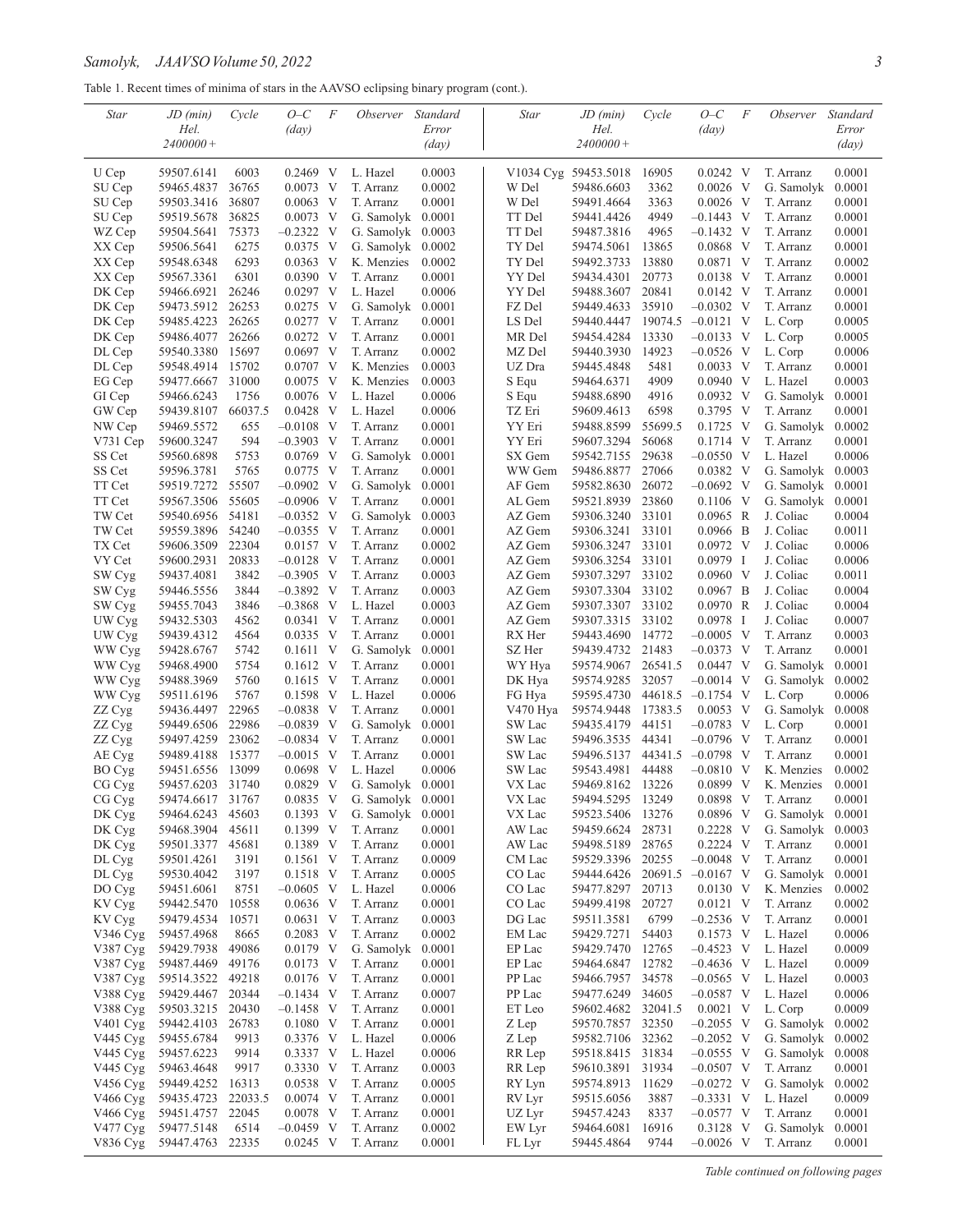Table 1. Recent times of minima of stars in the AAVSO eclipsing binary program (cont.)

| Star                       | JD (min)                       | Cycle           | $O-C$                              | F      | Observer Standard                  |                  | <b>Star</b>      | JD (min)                               | Cycle          | $O-C$                      | F | <i>Observer</i>                  | Standard         |
|----------------------------|--------------------------------|-----------------|------------------------------------|--------|------------------------------------|------------------|------------------|----------------------------------------|----------------|----------------------------|---|----------------------------------|------------------|
|                            | Hel.                           |                 | $\frac{day}{)}$                    |        |                                    | Error            |                  | Hel.                                   |                | $\frac{day}{)}$            |   |                                  | Error            |
|                            | $2400000+$                     |                 |                                    |        |                                    | $\frac{day}{)}$  |                  | $2400000+$                             |                |                            |   |                                  | $\frac{day}{)}$  |
|                            |                                |                 |                                    |        |                                    |                  |                  |                                        |                |                            |   |                                  |                  |
| FL Lyr                     | 59519.5438                     | 9778<br>802.5   | $-0.0024$ V<br>2.88                |        | G. Samolyk 0.0001                  |                  | IU Per<br>IU Per | 59449.8237<br>59590.3757               | 16147          | 0.0034 V<br>$0.0033$ V     |   | G. Samolyk 0.0002                |                  |
| $\beta$ Lyr<br>$\beta$ Lyr | 59376.04<br>59376.04           | 802.5           | 2.88                               | B<br>V | G. Samolyk 0.02<br>G. Samolyk 0.02 |                  | KW Per           | 59506.9207                             | 16311<br>18365 | $0.0201$ V                 |   | T. Arranz<br>G. Samolyk 0.0001   | 0.0002           |
| $\beta$ Lyr                | 59376.15                       | 802.5           | 2.99                               | R      | G. Samolyk 0.03                    |                  | KW Per           | 59595.3898                             | 18460          | $0.0196$ V                 |   | T. Arranz                        | 0.0001           |
| $\beta$ Lyr                | 59382.51                       | 803             | 2.88                               | B      | G. Samolyk 0.02                    |                  | V432 Per         | 59449.8004                             | 73325.5        | $0.0296$ V                 |   | G. Samolyk $0.0002$              |                  |
| βLyr                       | 59382.51                       | 803             | 2.88                               | V      | G. Samolyk 0.02                    |                  | V432 Per         | 59560.5774                             | 73670          | $0.0440 \, \text{V}$       |   | G. Samolyk                       | 0.0001           |
| $\beta$ Lyr                | 59382.52                       | 803             | 2.89                               | R      | G. Samolyk 0.02                    |                  | V432 Per         | 59564.4102                             | 73682          | 0.0186 V                   |   | T. Arranz                        | 0.0002           |
| RU Mon                     | 59574.7521                     | 4974.5          | $-0.7765$ V                        |        | G. Samolyk $0.0002$                |                  | V740 Per         | 59596.3376 21977                       |                | $-0.0014$ V                |   | T. Arranz                        | 0.0001           |
| <b>BB</b> Mon              | 59565.8137                     | 44881           | $-0.0039$                          | - V    | G. Samolyk $0.0001$                |                  | V740 Per         | 59609.3939                             | 22012          | $-0.0016$ V                |   | T. Arranz                        | 0.0001           |
| EP Mon                     | 59519.9105                     | 23196           | $0.0231$ V                         |        | G. Samolyk $0.0002$                |                  | V873 Per         | 59514.4648                             | 27614.5        | $-0.0340$ C                |   | J. Coliac                        | 0.0001           |
| V868 Mon                   | 59595.4870                     | 9173            | $0.0659$ V                         |        | L. Corp                            | 0.0005           | V873 Per         | 59514.6126                             | 27615          | $-0.0336$ C                |   | J. Coliac                        | 0.0001           |
| V839 Oph                   | 59457.6378                     | 46477           | 0.3494 V                           |        | G. Samolyk 0.0001                  |                  | V873 Per         | 59601.3129                             | 27909          | $-0.0351$ V                |   | T. Arranz                        | 0.0001           |
| EF Ori                     | 59519.8965                     | 4427            | $0.0109$ V                         |        | G. Samolyk $0.0004$                |                  | V873 Per         | 59601.4590                             | 27909.5        | $-0.0364$ V                |   | T. Arranz                        | 0.0001           |
| EQ Ori                     | 59546.7354                     | 16098           | $-0.0332$ V                        |        | G. Samolyk $0.0001$                |                  | $\beta$ Per      | 59579.6342                             | 4861           | 0.1545 V                   |   | S. Dvorak                        | 0.0001           |
| EQ Ori                     | 59604.3550                     | 16131           | $-0.0335$ V                        |        | T. Arranz                          | 0.0001           | Y Psc            | 59519.5959                             | 3687           | $-0.0280$ V                |   | G. Samolyk                       | 0.0001           |
| ER Ori                     | 59526.8133                     | 42277.5         | $0.1598$ V                         |        | G. Samolyk 0.0001                  |                  | Y Psc            | 59538.4250                             | 3692           | $-0.0278$ V                |   | T. Arranz                        | 0.0003           |
| ET Ori                     | 59523.8892                     | 34534           | $-0.0038$ V                        |        | G. Samolyk $0.0001$                |                  | RV Psc           | 59461.8103                             | 63323          | $-0.0703$ V                |   | K. Menzies                       | 0.0002           |
| FH Ori                     | 59526.8373                     | 15632           | $-0.4828$ V                        |        | G. Samolyk $0.0003$                |                  | RV Psc           | 59583.4113                             | 63542.5        | $-0.0704$ V                |   | T. Arranz                        | 0.0001           |
| FL Ori                     | 59521.8302                     | 9139            | $0.0422 \, V$                      |        | G. Samolyk $0.0002$                |                  | UV Psc           | 59593.3438                             | 18799          | $-0.0238$ V                |   | T. Arranz                        | 0.0001           |
| FR Ori                     | 59544.7688                     | 35874           | $0.0501$ V                         |        | G. Samolyk $0.0001$                |                  | VZ Psc           | 59454.4413                             | 59796          | $0.0052 \quad V$           |   | L. Corp                          | 0.0004           |
|                            |                                | 38877           |                                    |        | G. Samolyk $0.0002$                |                  | VZ Psc           |                                        | 60109.5        | $0.0008$ V                 |   |                                  |                  |
| FZ Ori<br>GU Ori           | 59574.7167                     |                 | $-0.0206$ V<br>34949.5 -0.0739 V   |        | G. Samolyk $0.0002$                |                  | VZ Psc           | 59536.3417<br>59536.4756               | 60110          | $0.0041$ V                 |   | T. Arranz<br>T. Arranz           | 0.0003<br>0.0005 |
| GU Ori                     | 59519.8947                     | 35066           |                                    |        |                                    |                  |                  | 59511.4047                             | 15670          | $-0.0050$ V                |   |                                  |                  |
|                            | 59574.7300                     |                 | $-0.0729$ V<br>61148.5 $-0.1784$ V |        | G. Samolyk $0.0003$                |                  | ET Psc<br>GR Psc |                                        |                |                            |   | L. Corp                          | 0.0005           |
| U Peg<br>U Peg             | 59428.8127                     | 61244.5         |                                    |        | G. Samolyk                         | 0.0001           |                  | 59602.3432                             | 16456<br>12514 | $-0.0092$ V<br>$0.0297$ V  |   | T. Arranz<br>T. Arranz           | 0.0001           |
|                            | 59464.7915                     | 61340           | $-0.1786$ V<br>$-0.1795$ V         |        | G. Samolyk                         | 0.0001           | U Sge            | 59435.5114                             | 4992           |                            |   | G. Samolyk                       | 0.0001           |
| U Peg                      | 59500.5822                     |                 |                                    |        | T. Arranz                          | 0.0001<br>0.0002 | RW Tau           | 59505.9203                             | 52515          | $-0.3110$ V                |   |                                  | 0.0001           |
| U Peg<br>U Peg             | 59511.4511                     | 61369           | $-0.1793$ V                        |        | L. Corp                            |                  | RZ Tau           | 59505.8277                             | 35649          | $0.1038$ V<br>0.2827 V     |   | G. Samolyk $0.0001$<br>T. Arranz |                  |
|                            | 59518.5716                     | 61388           | $-0.1796$ V                        |        | G. Samolyk                         | 0.0001<br>0.0002 | TY Tau           | 59599.3239                             | 32026          | $0.0682$ V                 |   |                                  | 0.0001           |
| U Peg<br>U Peg             | 59537.3114                     | 61438           | $-0.1789$                          | V      | X. Miret                           |                  | WY Tau           | 59588.6067                             | 32053          |                            |   | K. Menzies                       | 0.0001           |
|                            | 59590.5293                     | 61580           | $-0.1799$ V                        |        | G. Samolyk                         | 0.0001<br>0.0006 | WY Tau           | 59607.3106                             | 6825           | $0.0676$ V<br>0.2177 V     |   | T. Arranz<br>G. Samolyk          | 0.0002           |
| TY Peg                     | 59477.7135                     | 6153            | $-0.5002$ V                        |        | L. Hazel                           |                  | AC Tau           | 59582.7124                             | 6839           | 0.2192 V                   |   |                                  | 0.0003           |
| TY Peg                     | 59499.3671                     | 6160<br>12332   | $-0.4921$ V                        |        | T. Arranz                          | 0.0001           | AC Tau           | 59611.3209                             | 85792          | $-0.0003$ V                |   | T. Arranz<br>T. Arranz           | 0.0001           |
| UX Peg                     | 59473.6994                     |                 | $0.0036$ V                         |        | G. Samolyk<br>G. Samolyk 0.0002    | 0.0002           | AH Tau           | 59603.3957                             |                |                            |   |                                  | 0.0002           |
| UX Peg<br>UX Peg           | 59504.5918<br>59532.3954 12370 | 12352           | $0.0036$ V<br>$0.0041$ V           |        | T. Arranz                          | 0.0001           | AQ Tau<br>AQ Tau | 59528.8398<br>59599.3633               | 24569<br>24627 | $0.5204$ V<br>0.5215 V     |   | G. Samolyk<br>T. Arranz          | 0.0003<br>0.0003 |
|                            |                                | 3295            |                                    |        |                                    | 0.0005           |                  |                                        |                | 0.5195 V                   |   |                                  |                  |
| AQ Peg                     | 59505.5958                     | 43516           | $0.5743$ V<br>$-0.0365$ V          |        | G. Samolyk                         |                  | AQ Tau           | 59606.6567                             | 24633<br>21174 |                            |   | K. Menzies<br>G. Samolyk         | 0.0003           |
| BB Peg                     | 59495.4223                     | 43560           |                                    |        | T. Arranz                          | 0.0001           | CT Tau           | 59523.7484<br>59606.4358               | 21298          | $-0.0754$ V                |   | T. Arranz                        | 0.0002           |
| BB Peg                     | 59511.3281                     |                 | $-0.0368$ V<br>$-0.0372$ V         |        | T. Arranz<br>T. Arranz             | 0.0001<br>0.0001 | CT Tau<br>CT Tau | 59608.4357                             | 21301          | $-0.0749$ V                |   |                                  | 0.0001           |
| BB Peg<br><b>BG</b> Peg    | 59511.5084<br>59462.6526       | 43560.5<br>7135 | $-2.5226$ V                        |        | G. Samolyk                         | 0.0003           | CU Tau           | 59587.3092                             | 17180          | $-0.0755$ V<br>$-0.0695$ V |   | T. Arranz<br>X. Miret            | 0.0001<br>0.0003 |
|                            |                                | 7162            |                                    |        | T. Arranz                          |                  | CU Tau           | 59603.3957                             | 17219          | $-0.0712$ V                |   |                                  |                  |
| <b>BG</b> Peg              | 59515.3682<br>59498.3558       | 54572           | $-2.5304$ V<br>$-0.1452$ V         |        | T. Arranz                          | 0.0003<br>0.0001 | EQ Tau           | 59466.8636                             | 56404.5        | $-0.0517$ V                |   | T. Arranz<br>G. Samolyk          | 0.0001<br>0.0001 |
| BX Peg<br>BX Peg           | 59498.4971                     |                 | 54572.5 -0.1441 V                  |        | T. Arranz                          | 0.0002           |                  | 59473.8604 56425                       |                | $-0.0526$ V                |   | G. Samolyk 0.0001                |                  |
| BX Peg                     | 59507.3293                     | 54604           | $-0.1452$ V                        |        | T. Arranz                          | 0.0001           | EQ Tau<br>EO Tau | 59574.5578 56720                       |                | $-0.0530$ V                |   | G. Samolyk 0.0003                |                  |
| BX Peg                     | 59512.3770 54622               |                 | $-0.1450$ V                        |        | X. Miret                           | 0.0002           | EQ Tau           | 59592.3084                             | 56772          | $-0.0525$ V                |   | T. Arranz                        | 0.0001           |
| DI Peg                     | 59502.6011                     | 20098           | $0.0191$ V                         |        | G. Samolyk                         | 0.0001           | EQ Tau           | 59610.5695                             | 56825.5        | $-0.0536$ V                |   | K. Menzies                       | 0.0001           |
| DI Peg                     | 59525.3795                     | 20130           | $0.0193$ V                         |        | T. Arranz                          | 0.0001           | V781 Tau         | 59602.4573                             | 45599          | $-0.0478$ V                |   | L. Corp                          | 0.0002           |
| EU Peg                     | 59509.4062 35400               |                 | 0.0456 V                           |        | T. Arranz                          | 0.0002           | V781 Tau         | 59605.3889 45607.5 -0.0479 V           |                |                            |   | T. Arranz                        | 0.0002           |
| GP Peg                     | 59428.6635                     | 18645           | $-0.0602$ V                        |        | G. Samolyk 0.0004                  |                  | V1123 Tau        | 59606.3588                             | 17768          | $0.0236$ V                 |   | L. Corp                          | 0.0004           |
| GP Peg                     | 59459.8834 18677               |                 | $-0.0601$ V                        |        | G. Samolyk $0.0002$                |                  |                  | V1128 Tau 59567.5004 23143.5 -0.0086 V |                |                            |   | L. Corp                          | 0.0004           |
| GP Peg                     | 59511.5909 18730               |                 | $-0.0604$ V                        |        | G. Samolyk                         | 0.0001           |                  | V1130 Tau 59567.4410 13853.5           |                | $0.0041$ V                 |   | L. Corp                          | 0.0004           |
| GP Peg                     | 59520.3713                     | 18739           | $-0.0605$ V                        |        | T. Arranz                          | 0.0001           |                  | V1223 Tau 59603.3783 16420             |                | $0.0027$ V                 |   | T. Arranz                        | 0.0001           |
| KW Peg                     | 59498.3874                     | 13890           | 0.2461 V                           |        | T. Arranz                          | 0.0002           |                  | V1332 Tau 59604.3457 21770             |                | $0.0289$ V                 |   | T. Arranz                        | 0.0003           |
| $V407$ Peg                 | 59496.3749                     | 4029            | 0.0017 V                           |        | L. Corp                            | 0.0005           |                  | V1332 Tau 59610.4608                   | 21792.5        | 0.0279 V                   |   | T. Arranz                        | 0.0002           |
| Z Per                      | 59540.5968                     | 4542            | $-0.3928$ V                        |        | G. Samolyk                         | 0.0001           |                  | V1370 Tau 59605.3816 27536             |                | $0.0145$ V                 |   | T. Arranz                        | 0.0001           |
| Z Per                      |                                | 4555            | $-0.3946$ V                        |        | T. Arranz                          | 0.0001           | V Tri            | 59484.8161 59826                       |                | $-0.0051$ V                |   | K. Menzies                       | 0.0005           |
| RT Per                     | 59580.3270                     | 30726           |                                    |        | G. Samolyk 0.0001                  |                  | V Tri            |                                        |                |                            |   |                                  | 0.0001           |
|                            | 59474.8531                     |                 | $0.1206$ V                         |        |                                    |                  |                  | 59581.3750 59991                       |                | $-0.0051$ V                |   | T. Arranz                        |                  |
| RT Per<br>RT Per           | 59590.3722                     | 30862<br>30874  | 0.1212 V                           |        | T. Arranz                          | 0.0001<br>0.0001 | X Tri            | 59457.8445 17452<br>59578.3128 17576   |                | $-0.1088$ V                |   | G. Samolyk 0.0001                |                  |
| RV Per                     | 59600.5653<br>59474.8327       | 8831            | 0.1215 V<br>$0.0074$ V             |        | G. Samolyk<br>L. Hazel             | 0.0006           | X Tri<br>RS Tri  | 59593.3517 11343                       |                | $-0.1109$ V<br>$-0.0564$ V |   | T. Arranz<br>T. Arranz           | 0.0001<br>0.0001 |
|                            |                                |                 |                                    |        |                                    |                  |                  |                                        |                |                            |   | G. Samolyk                       |                  |
| RV Per<br>ST Per           | 59581.4026                     | 8885            | $0.0087$ V                         |        | T. Arranz<br>T. Arranz             | 0.0001<br>0.0001 | RV Tri<br>RV Tri | 59474.8998 17835                       |                | $-0.0499$ V                |   | T. Arranz                        | 0.0001           |
|                            | 59587.3214                     | 6476            | $0.3255$ V                         |        |                                    |                  |                  | 59611.3114 18016                       |                | $-0.0519$ V                |   |                                  | 0.0001           |
| XZ Per<br>XZ Per           | 59474.8055 13865               |                 | $-0.0790$ V                        |        | L. Hazel                           | 0.0006<br>0.0001 | BV Tri<br>RS Vul | 59611.3691 11354                       |                | 0.0139 V                   |   | T. Arranz                        | 0.0008<br>0.0005 |
| XZ Per                     | 59504.7474                     | 13891           | $-0.0796$ V                        |        | G. Samolyk                         |                  | XZ Vul           | 59441.4225                             | 5948           | $0.0230 \text{ V}$         |   | T. Arranz                        | 0.0006           |
| IT Per                     | 59608.3927 13981               |                 | $-0.0814$ V                        |        | T. Arranz                          | 0.0001           |                  | 59431.7553                             | 4369           | $0.6066$ V                 |   | L. Hazel                         |                  |
|                            | 59486.8630 19628               |                 | $-0.0529$ V                        |        | G. Samolyk $0.0005$                |                  | AW Vul           | 59447.5187                             | 16321          | $-0.0398$ V                |   | T. Arranz                        | 0.0001           |

*Table continued on next page*